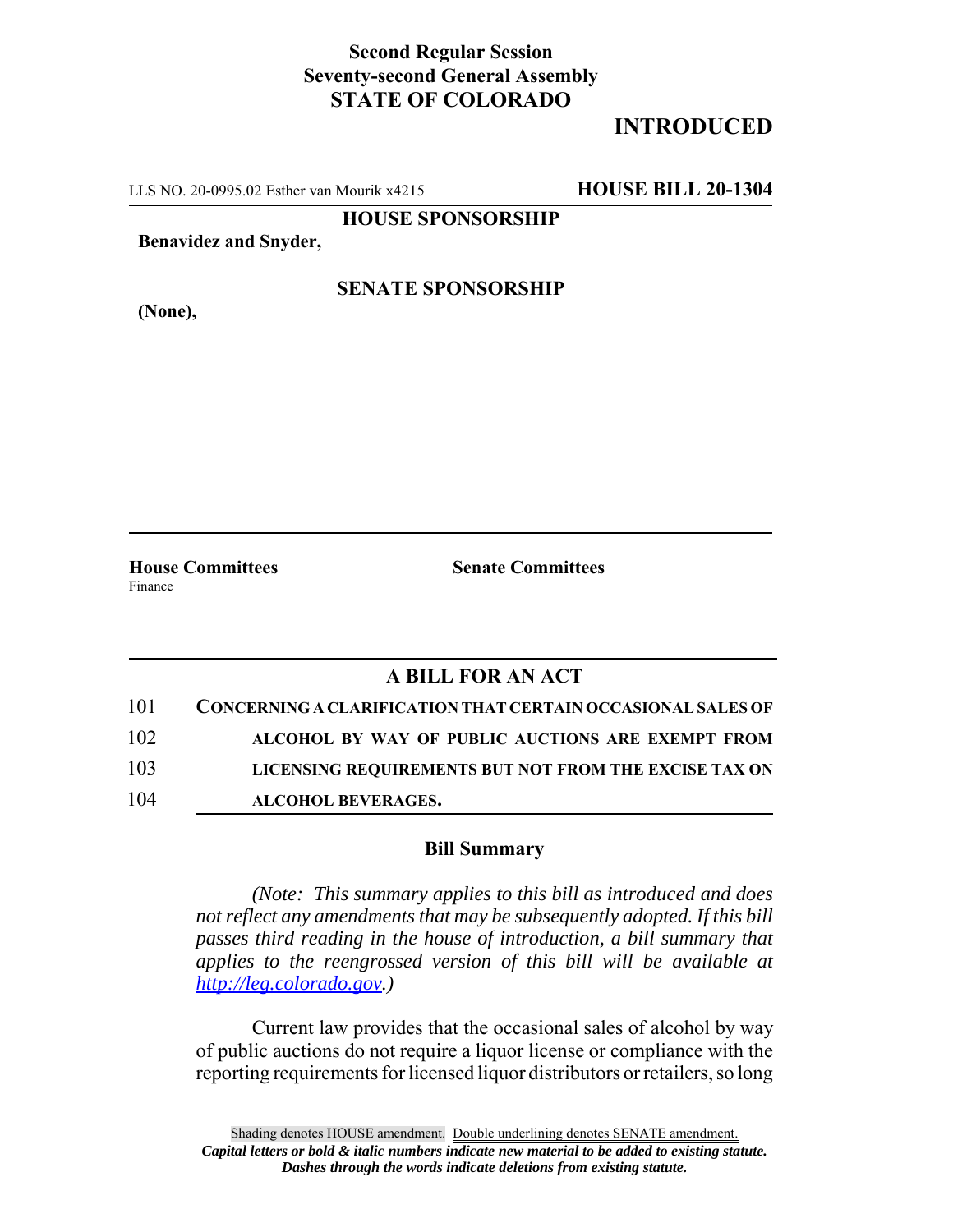as:

- ! The previous owner of the alcohol beverages has not claimed the beverages or furnished instruction for their disposition;
- ! The seller obtained the beverages as part of the foreclosure of a lien;
- ! The seller salvaged the beverages; or
- ! The seller operates a charitable organization and received the beverages as donations.

However, the excise tax on alcohol beverages is nonetheless applicable to those occasional sales even though the licensing and compliance requirements do not apply.

Because it is not clear that the excise tax on alcohol beverages still applies to those occasional sales, it was mistakenly identified as a tax expenditure in the department of revenue's tax expenditure report and thus mistakenly evaluated by the office of the state auditor as part of that office's evaluation of the state's tax expenditures. The bill clarifies the exemption.

### 2 **SECTION 1. Legislative declaration.** (1) The general assembly

- 3 hereby finds and declares that:
- 4 (a) Current law provides that the occasional sales of alcohol by
- 5 way of public auctions do not require a liquor license or compliance with
- 6 the reporting requirements for licensed liquor distributors or retailers, so
- 7 long as:
- 

8 (I) The previous owner of the alcohol beverages has not claimed

- 9 the alcohol beverages or furnished instruction for their disposition;
- 

10 (II) The seller obtained the alcohol beverages as part of the 11 foreclosure of a lien;

- 12 (III) The seller salvaged the alcohol beverages; or
- 13 (IV) The seller operates a charitable organization and received the 14 alcohol beverages as donations.
- 15 (b) Current law also provides that the excise tax on alcohol

<sup>1</sup> *Be it enacted by the General Assembly of the State of Colorado:*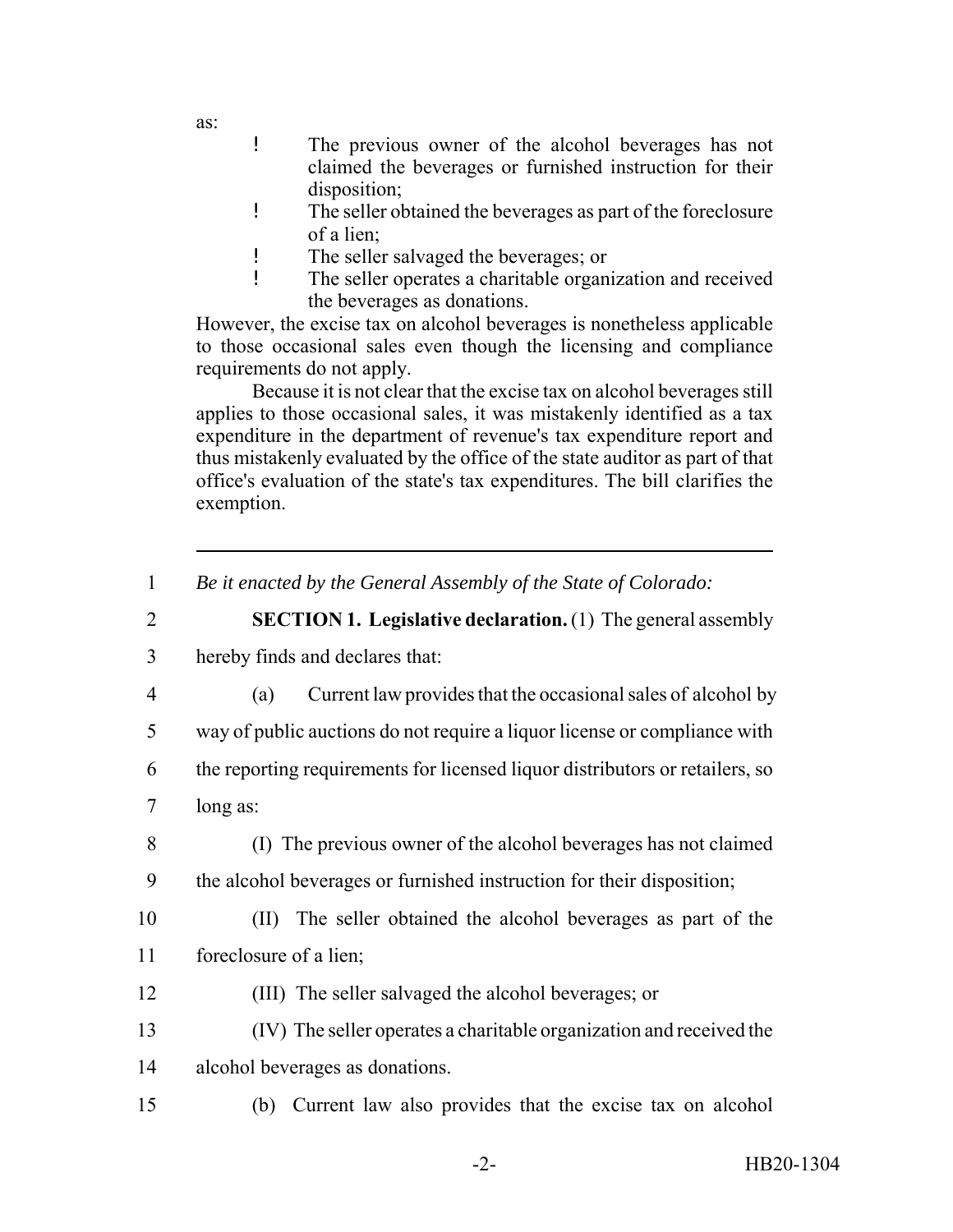beverages is nonetheless applicable to those particular occasional sales even though the licensing and compliance requirements do not apply.

- (c) Because the licensing and compliance exemption is not written clearly, the exemption was mistakenly identified as a tax expenditure in the department of revenue's tax expenditure report and mistakenly evaluated by the office of the state auditor as part of that office's evaluation of the state's tax expenditures.
- (2) Therefore, it is the intent of the general assembly to clarify the exemption.

 **SECTION 2.** In Colorado Revised Statutes, 44-3-106, **amend** (3)(a) introductory portion; and **add** (3)(c) as follows:

 **44-3-106. Exemptions.** (3) (a) The provisions of this EXCEPT AS 13 PROVIDED IN SUBSECTION (3)(c) OF THIS SECTION, THE REQUIREMENTS SET 14 FORTH IN article 3 or AND article 4 of this title 44 with the exception of the 15 requirements of section 44-3-503, shall DO not apply to the occasional sale of an alcohol beverage to any individual twenty-one years of age or 17 older at public auction by any person where the auction sale is for the purpose of disposing of the alcohol beverage as may lawfully have come into the possession of the person in the due course of the person's regular business in the following manner:

21 (c) THE OCCASIONAL SALE OF AN ALCOHOL BEVERAGE AS 22 DESCRIBED IN SUBSECTION  $(3)(a)$  OF THIS SECTION IS SUBJECT TO THE EXCISE TAX AS SPECIFIED IN SECTION 44-3-503.

 **SECTION 3. Act subject to petition - effective date.** This act takes effect at 12:01 a.m. on the day following the expiration of the ninety-day period after final adjournment of the general assembly (August 5, 2020, if adjournment sine die is on May 6, 2020); except that, if a